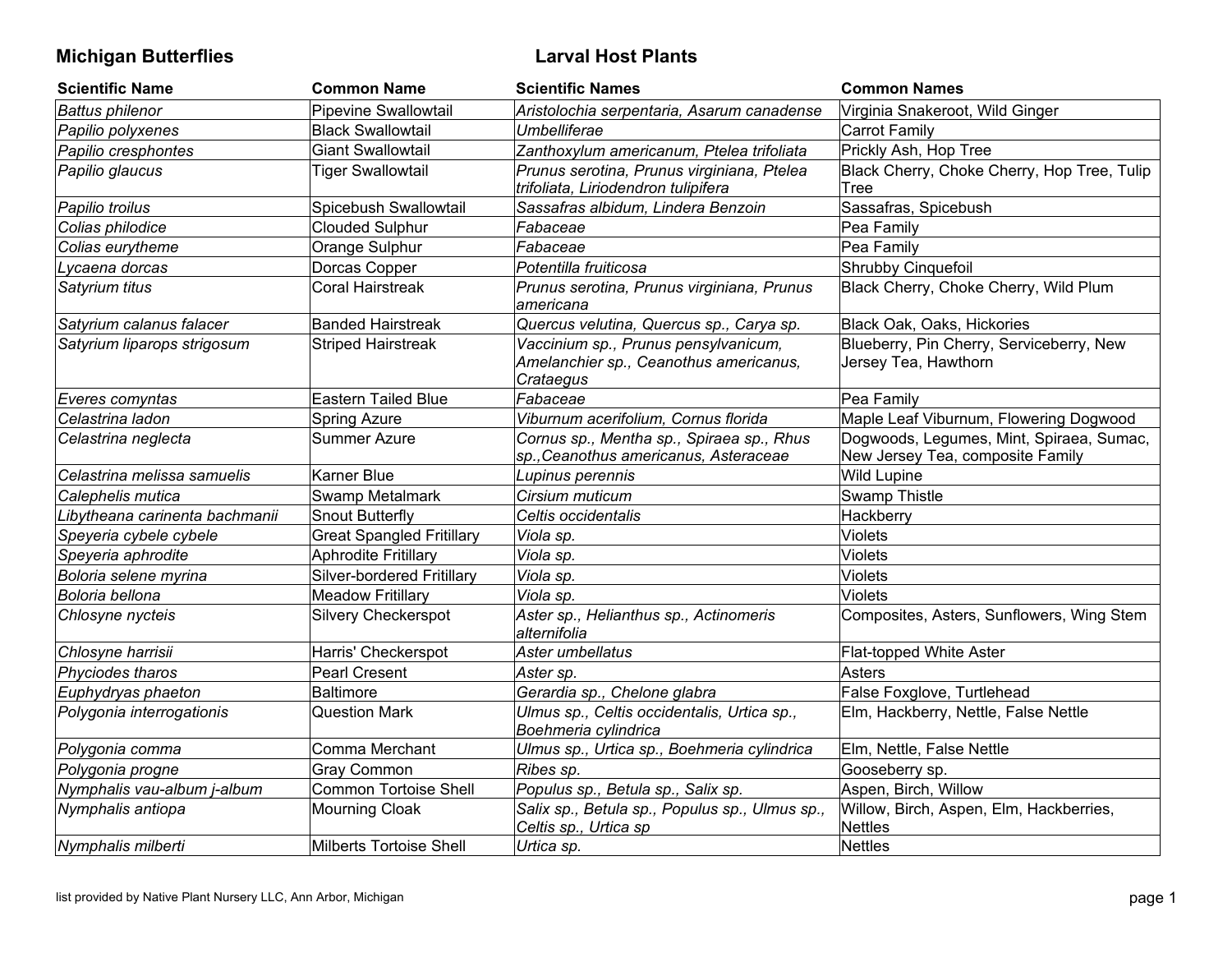# **Michigan Butterflies Larval Host Plants**

| Vanessa virginiensis        | American Painted Lady      | Anaphalis margaritaceae, Antennaria sp.,<br>Gnaphalium obtusifolium, Vernonia missurica<br>Asteraceae sp. | Pearly Everlasting, Pussytoes, Ironweed,<br><b>Sweet Everlasting, Asters</b> |
|-----------------------------|----------------------------|-----------------------------------------------------------------------------------------------------------|------------------------------------------------------------------------------|
| Vanessa cardui              | Painted Lady               | Cirsium sp., Aster sp., Anaphalis<br>margaritaceae, Gnaphalium obtusifolium                               | Thistles, Asters, Pearly Everlasting, Sweet<br>Everlasting                   |
| Vanessa atalanta rubria     | Red Admiral                | Urtica sp., Boehmeria cylindrica                                                                          | <b>Nettles</b>                                                               |
| Junonia coenia              | Buckeye                    | Gerardia sp.                                                                                              | <b>False Foxglove</b>                                                        |
| Limenitis arthemis astyanax | Red-Spotter Purple         | Prunus serotina                                                                                           | <b>Black Cherry</b>                                                          |
| Limenitis archippus         | Viceroy                    | Salix sp., Salix interior                                                                                 | Willows, Sandbar Willow                                                      |
| Asterocampa celtis          | <b>Hackberry Butterfly</b> | Celtis occidentalis                                                                                       | Hackberry                                                                    |
| Asterocampa clyton          | <b>Tawny Emperor</b>       | Celtis occidentalis                                                                                       | Hackberry                                                                    |
| Enodia anthedon             | Northern Pearly Eye        | Hystrix patula, Poaceae sp.                                                                               | Bottlebrush Grass, Grass Family                                              |
| Satyrodes eurydice          | Eyed Brown                 | Carex sp.                                                                                                 | Sedge Family                                                                 |
| Satyrodes appalachia leeuwi | Appalachian Eyed Brown     | Carex lacustris                                                                                           | Lake Sedge                                                                   |
| Megisto cymela              | Little Wood Satyr          | Hystrix patula, Poaceae sp.                                                                               | Bottlebrush Grass, Grass Family                                              |
| Cercyonis pegala nephele    | Wood Nymph                 | Poaceae sp.                                                                                               | <b>Grass Family</b>                                                          |
| Danaus plexippus            | Monarch                    | Asclepias syriaca, Asclepias sp.                                                                          | Common Milkweed, Milkweeds                                                   |
| Erynnis lucilius            | <b>Columbine Duskywing</b> | Aquilegia canadensis                                                                                      | <b>Wild Columbine</b>                                                        |
| Achalarus lyciades          | Hoary Edge                 | Desmodium sp., Bidens sp.                                                                                 | Tick Trefoils, Beggar's Ticks                                                |
| Thorybes bathyllus          | Southern Cloudy Wing       | Desmodium sp., Lespedeza sp., Bidens sp.                                                                  | Tick Trefoils, Bush Clovers, Beggar's Ticks                                  |
| Thorybes pylades            | Northern Cloudy Wing       | Desmodium sp., Lespedeza sp., Bidens sp.,<br>Amorpha canescens                                            | Tick Trefoils, Bush Clovers, Beggar's Ticks,<br><b>Lead Plant</b>            |
| Oarisma powesheik           | Powesheik Skipperling      | Eliocharis elliptica                                                                                      | Spikerush                                                                    |
| Pyrgus centaureae wyandot   | <b>Grizzled Skipper</b>    | Fragaria virginiana                                                                                       | <b>Wild Strawberry</b>                                                       |
| Amblyscirtes hegon          | Pepper and Salt Skipper    | Glyceria striata, Sorghastrum nutans                                                                      | Fowl-manna Grass, Indian Grass                                               |
| Epargyreus clarus           | Silver-spotted Skipper     | Gleditsia triacanthos, Amphicarpaea<br>bracteata, Wisteria sp.,                                           | Honey Locust, Hog Peanut, Wisteria                                           |
| Ancyloxypha numitor         | Least Skipper              | Leersia oryzoides, Panicum clandestimum,<br>Poaceae sp.                                                   | Rice-cut Grass, Panic Grass, Grass Family                                    |
| Polites peckius             | Peck's Skipper             | Leersia oryzoides, Poaceae sp.                                                                            | Rice-cut Grass, Grass Family                                                 |
| Poanes hobomok              | Hobomok Skipper            | Leersia oryzoides, Panicum sp., Poa sp.                                                                   | Rice-cut Grass, Panic Grass, Grasses                                         |
| Erynnis persius             | Persius Dusky Wing         | Lupinus perennis                                                                                          | <b>Wild Lupine</b>                                                           |
| Erynnis baptisiae           | Wild Indigo Dusky Wing     | Lupinus perennis                                                                                          | <b>Wild Lupine</b>                                                           |
| Erynnis horatius            | Horace's Dusky Wing        | Quercus sp.,                                                                                              | Oaks                                                                         |
| Erynnis brizo               | Sleepy Dusky Wing          | Quercus sp., Quercus velutina                                                                             | Oaks, Black Oak                                                              |
| Erynnis juvenalis           | Juvenal's Dusky Wing       | Quercus sp., Quercus velutina                                                                             | Oaks, Black Oak                                                              |
| Erynnis icelus              | Dreamy Dusky Wing          | Populus sp., Salix sp.,                                                                                   | Aspens, Willows                                                              |
| Atrytone logan              | Delaware Skipper           | Panicum virgatum, Andropogon gerardii,<br>Schizachyrium scoparius, Erianthus<br>divaricatus               | Switch Grass, Big Blue Stem, Little Blue<br>Stem, Woolly Beardgrass          |
| Atrytonopsis hianna         | Dusted Skipper             | Schizachyrium scoparius                                                                                   | Little Blue Stem                                                             |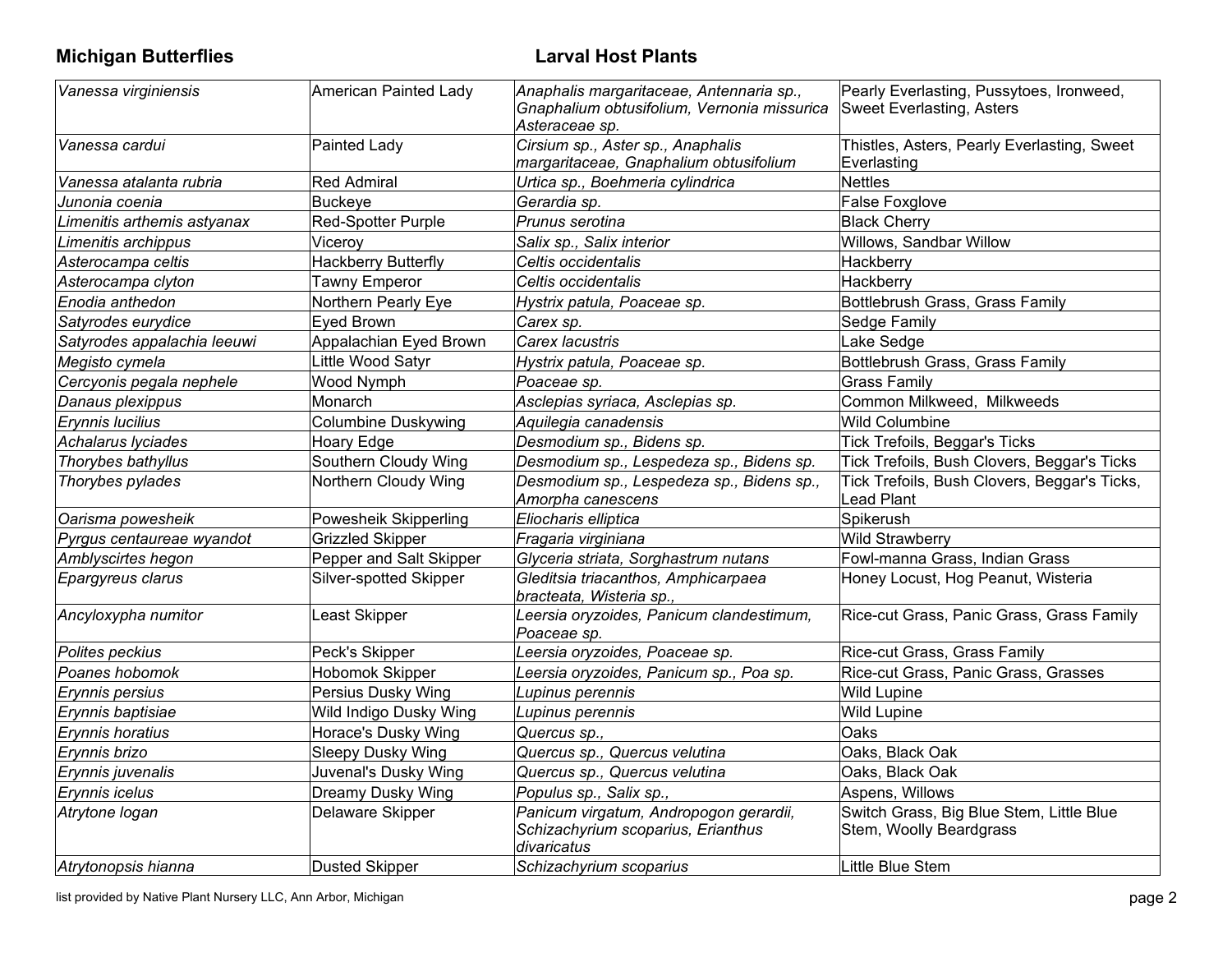**Michigan Butterflies Larval Host Plants**

| Chlosyne nycteis            | Silvery Checkerspot         | Aster sp., Helianthus sp., Verbesina<br>alternifolia, Helenium autumnale               | Asters, Sunflowers, Wing-stem, Sneezeweed |
|-----------------------------|-----------------------------|----------------------------------------------------------------------------------------|-------------------------------------------|
| Chlosyne gorgone carlota    | Gorgone Checkerspot         | Helianthus sp.                                                                         | Sunflowers                                |
| Limenitis arthemis arthemis | <b>White Admiral</b>        | Populus sp.                                                                            | Aspen                                     |
| Phoebis sennae eubule       | <b>Cloudless Sulphur</b>    | Cassia sp.                                                                             | Wild Senna                                |
| Strymon melinus humuli      | <b>Gray Hairstreak</b>      | Fabaceae, Lupinus perennis, Malvaceae sp.                                              | Pea Family, Wild Lupine, Mallow Family    |
| Satyrium caryaevorum        | <b>Hickory Hairstreak</b>   | Carya sp., Juglans sp.                                                                 | Hickories, Walnuts                        |
| Satyrium edwardsii          | <b>Edward's Hairstreak</b>  | Quercus velutina, Quercus coccinea                                                     | Black Oak, Scarlet Oak                    |
| Satyrium acadicum           | Acadian Hairstreak          | Salix nigra, Salix interior                                                            | <b>Black Willow, Sandbar Willow</b>       |
| Incisalia irus              | <b>Frosted Elfin</b>        | Lupinus perennis                                                                       | <b>Wild Lupine</b>                        |
| Pontia protodice            | Checkered White             | Brassicaceae                                                                           | <b>Mustard Family</b>                     |
| Pieris napi deracea         | <b>Mustard White</b>        | Brassicaceae                                                                           | <b>Mustard Family</b>                     |
| Pieris rapae                | Cabbage Butterfly           | Brassicaceae                                                                           | <b>Mustard Family</b>                     |
| Colias cesonia              | Dog Face                    | Amorpha canescens                                                                      | Lead Plant                                |
| Eurema lisa                 | Little Sulphur              | Cassia hebecarpa                                                                       | Wild Senna                                |
| Lycaena hyllus              | <b>Bronze Copper</b>        | Rumex verticillatus, Polygonum sp.                                                     | Water Dock, Knotweeds                     |
| Lycaena epixanthe           | <b>Bog Copper</b>           | Vaccinium sp.                                                                          | Cranberry                                 |
| Lycaena helloides           | <b>Purplish Copper</b>      | Rumex sp., Polygonum sp.                                                               | Docks, Knotweeds                          |
| Incisalia henrici           | Henry's Elfin               | Viburnum acerifolium, Cercis canadensis                                                | Maple Leaf Viburnum, Redbud               |
| Incisalia niphon clarki     | Eastern Pine Elfin          | Pinus banksiana, Pinus strobus                                                         | Jack Pine, White Pine                     |
| Glaucopsyche lygdamus       | <b>Silvery Blue</b>         | Vicia sp.                                                                              | Vetches                                   |
| Euptoieta claudia           | Variegated Fritillary       | Podophyllum peltatum                                                                   | Mayapple                                  |
| Speyeria idalia             | <b>Regal Fritillary</b>     | Viola sp.                                                                              | <b>Violets</b>                            |
| Neonympha mitchellii        | Mitchell's Satyr            | Cyperaceaea                                                                            | Sedge Family                              |
| Pyrgus communis             | <b>Checkered Skipper</b>    | Malvaceae                                                                              | <b>Mallow Family</b>                      |
| Hesperia ottoe              | Ottoe Skipper               | Panicum capillare, Schizachyrium scoparium                                             | Witchgrass, Little Bluestem               |
| Hesperia leonardus          | Leonard's Skipper           | Aristida dichotoma, Panicum virgatum, Agrostis Poverty Grass, Switch Grass, Bent Grass |                                           |
| Euphyes vestris metacomet   | Dun's Skipper               | Cyperus esculentus                                                                     | Chufa flat-sedge (nut-sedge)              |
| Polites origenes            | <b>Crossline Skipper</b>    | Panicum sp., Tridens flavus                                                            | Panic Grasses, Purpletop Grass            |
| Polites mystic              | Long Dash                   | Poaceae sp.                                                                            | <b>Grass Family</b>                       |
| Polites themistocles        | Tawny-edged Skipper         | Panicum sp.                                                                            | Panic Grasses                             |
| Wallengrenia egeremet       | Northern Broken Dash        | Poaceas sp.                                                                            | Panic Grasses                             |
| Pompeius verna              | Little Glassywing           | Agrostis sp.                                                                           | <b>Redtop Grass</b>                       |
| Poanes massasoit            | <b>Mulberry Wing</b>        |                                                                                        | Narrow-leaved sedge                       |
| Poanes zabulon              | Zabulon Skipper             | Tridens flavus                                                                         | <b>Purpletop Grass</b>                    |
| Poanes viator               | <b>Broad-winged Skipper</b> |                                                                                        | Wide-leaf sedge                           |
| Euphyes dion                | Dion Skipper                |                                                                                        | Wide-leaf sedge                           |
| Euphyes conspicuus          | <b>Black Dash</b>           |                                                                                        | Narrow-leaved sedge                       |
| Euphyes bimacula            | <b>Two-spotted Skipper</b>  |                                                                                        | Wide-leaf sedge                           |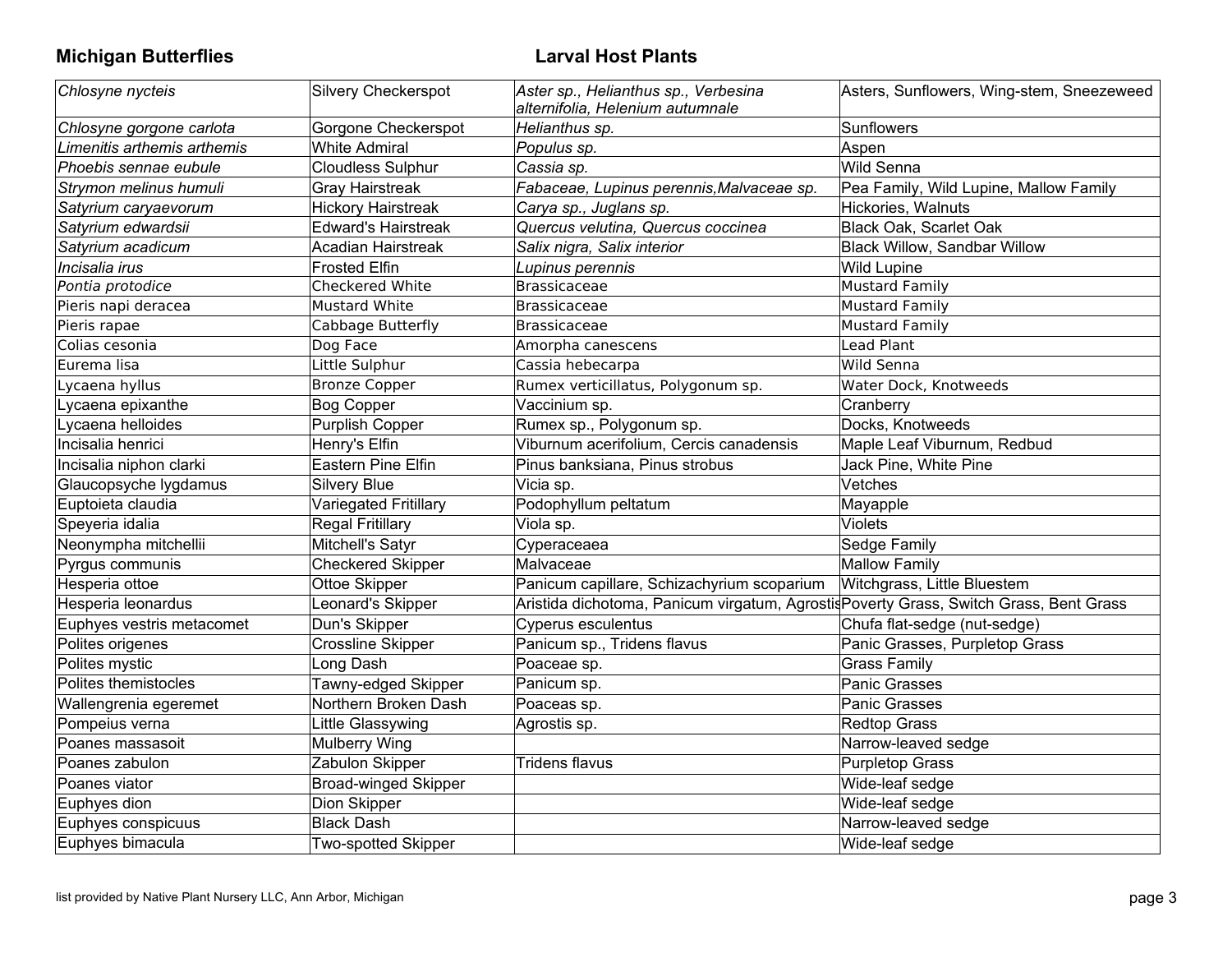## **Nectar Plants Michigan Butterflies**

| <b>Plants</b>             |                       | <b>Butterflies</b>                                                                                                                                                                                                                                                                                           |                                                                                                                                                                                                                                                                  |              |
|---------------------------|-----------------------|--------------------------------------------------------------------------------------------------------------------------------------------------------------------------------------------------------------------------------------------------------------------------------------------------------------|------------------------------------------------------------------------------------------------------------------------------------------------------------------------------------------------------------------------------------------------------------------|--------------|
| <b>Scientific Names</b>   | <b>Common Names</b>   | <b>Scientific Names</b>                                                                                                                                                                                                                                                                                      | <b>Common Names</b>                                                                                                                                                                                                                                              | # Species    |
| Cephalanthus occidentalis | Buttonbush            | Cercyonis pegala nephele                                                                                                                                                                                                                                                                                     | Papilio cresphontes, Vanessa cardui, Giant Swallowtail, Painted Lady, Wood<br>Nymph                                                                                                                                                                              | 13           |
| Eupatorium sp.            | Joe Pye Weed          | Papilio cresphontes, Papilio glaucus,<br>Colias eurytheme, Euptoieta claudia,<br>Vanessa cardui, Vanessa atalanta<br>rubria, Satyrodes eurydice                                                                                                                                                              | Giant Swallowtail, Tiger Swallowtail,<br>Orange Sulphur, Variegated Fritillary,<br>Phyciodes tharos, Nymphalis milberti, Pearl Crescent, Milbert's Tortoise Shell,<br>Painted Lady, Red Admiral, Viceroy,<br>Eyed Brown,                                         | $ 10\rangle$ |
| Veronia missurica         | Ironweed              | Papilio glaucus, Vanessa virginienis,<br>Danaus plexippus                                                                                                                                                                                                                                                    | Tiger Swallowtail, Painted Lady,<br>Monarch                                                                                                                                                                                                                      | 3            |
| Asclepius syriaca         | Common Milkweed       | Battus philenor, Papilio polyxenes<br>asterius, Papilio glaucus, Strymon<br>melinus humuli, Celastrina neglecta,<br>Speyeria cybele cybele, Speteria<br>aphrodite, Chlosyne nycteis,<br>Euphydryas phaeton, Vanessa<br>virginiensis, Vanessa atalanta rubria,<br>Megisto cymela, Cercyonis pegala<br>nephele | Pipe-vine Swallowtail, Black<br>Swallowtail, Tiger Swallowtail, Gray<br>Hairstreak, Summer Azure, Great<br>Spangled Fritillary, Aphrodite Fritillary,<br>Silvery Checkerspot, Baltimore,<br>American Painted Lady, Red Admiral,<br>Little Wood Satyr, Wood Nymph | 13           |
| Liatris sp.               | <b>Blazing Star</b>   | Papilio glaucus, Colias philodice,<br>Colias eurytheme, Strymon melinus<br>humuli, Speyeria aphrodite, Vanessa<br>cardui, Vanessa atalanta rubria,<br>Cercyonis pegala nephele                                                                                                                               | Tiger Swallowtail, Clouded Sulphur,<br>Orange Sulphur, Gray Hairstreak,<br>Aphrodite Fritillary, Painted Lady, Red<br>Admiral, Wood Nymph                                                                                                                        | 8            |
| Monarda fistulosa         | Bee Balm              | Papilio glaucus, Speyeria cybele<br>cybele, Cercyonis pegala nephele,<br>Danaus plexippus                                                                                                                                                                                                                    | Tiger Swallowtail, Great Spangled<br>Fritillary, Wood Nymph, Monarch                                                                                                                                                                                             | IΔ           |
| Ceanothus americanus      | New Jersey Tea        | Papilio troilus, Lycaena helloides,<br>Satyrium titus, Celastrina neglecta,<br>cybele cybele                                                                                                                                                                                                                 | Spicebush Swallowtail, Purplish Copper, 6<br>Coral Hairstreak, Summer Azure,<br>Lycaeides melissa samuelis, Speyeria Karner Blue, Great Spangled Fritillary                                                                                                      |              |
| Asclepius tuberosa        | <b>Butterfly Weed</b> | Papilio troilus, Satyrium titus, Everes<br>comyntas, Euptoieta claudia,<br>Chlosyne nycteris, Phyciodes tharos                                                                                                                                                                                               | Spicebush Swallowtail, Coral<br>Hairstreak, Eastern Tailed Blue,<br>Variegated Fritillary, Silvery<br>Checkerspot, Pearl Cresent                                                                                                                                 | 16           |
| Rubus sp.                 | Blackberry            | Papilio troilus, Satyrium titus,<br>Lycaeides melissa samuelis,<br>Phyciodes tharos, Vanessa cardui,<br>Limenitis archippus                                                                                                                                                                                  | Spicebush Swallowtail, Coral<br>Hairstreak, Karner Blue, Pearl Cresent,<br>Painted Lady, Viceroy                                                                                                                                                                 | l6.          |
| Vaccinium sp.             | Blueberry             | Papilio troilus                                                                                                                                                                                                                                                                                              | Spicebush Swallowtail                                                                                                                                                                                                                                            | 1            |
| Malus coronaria           | Crabapple             | Papilio troilus                                                                                                                                                                                                                                                                                              | Spicebush Swallowtail                                                                                                                                                                                                                                            | 1            |
| Lupinus perennis          | Lupine                | Papilio troilus, Vanessa cardui                                                                                                                                                                                                                                                                              | Spicebush Swallowtail, Painted Lady                                                                                                                                                                                                                              | 2            |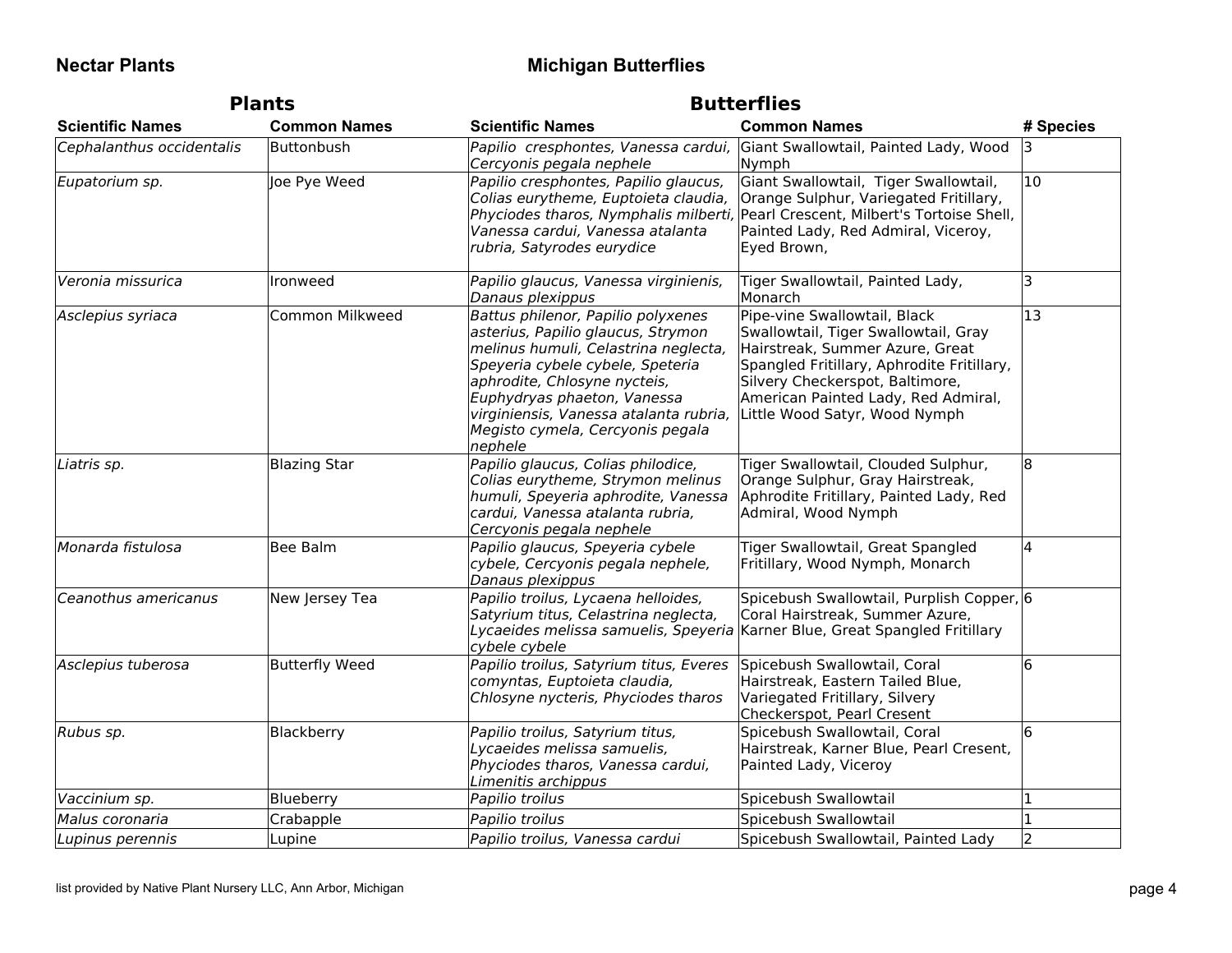| <b>Nectar Plants</b>  |                    | <b>Michigan Butterflies</b>                                                                                                                                                                                                                            |                                                                                                                                                                                                                                          |              |
|-----------------------|--------------------|--------------------------------------------------------------------------------------------------------------------------------------------------------------------------------------------------------------------------------------------------------|------------------------------------------------------------------------------------------------------------------------------------------------------------------------------------------------------------------------------------------|--------------|
| Solidago sp.          | Goldenrod          | Colias philodice, Lycaena helloides,<br>Strymon melinus humuli, Libytheana<br>carinenta bachmanii, Boloria selene<br>myrina, Phyciodes tharos, Nymphalis<br>milberti, Limenitis archippus,<br>Cercyonis pegala nephele, Danaus<br>plexippus            | Clouded Sulphur, Purplish Copper, Gray 10<br>Hairstreak, Snout Butterfly, Silver-<br>bordered Fritillary, Pearl Crescent,<br>Milbert's Tortoise Shell, Viceroy, Wood<br>Nymph, Monarch                                                   |              |
| Verbena hastata       | Blue Vervain       | Colias eurytheme, Cercyonis pegala<br>nephele                                                                                                                                                                                                          | Orange Sulphur, Wood Nymph                                                                                                                                                                                                               | 2            |
| Rudbeckia hirta       | Black-Eyed Susan   | Lycaena dorcas, Satyrium titus,<br>Calephelis mutica, Speyeria cybele<br>cybele, Boloria bellona, Nymphalis<br>milberti                                                                                                                                | Dorcas Copper, Coral Hairstreak,<br>Swamp Metalmark, Great Spangled<br>Fritillary, Meadow Fritillary, Milbert's<br><b>Tortoise Shell</b>                                                                                                 | 6            |
| Potentilla friuticosa | Shrubby Cinquefoil | Lycaena dorcas, Calephelis mutica,<br>Euphydryas phaeton                                                                                                                                                                                               | Dorcas Copper, Swamp Metalmark,<br><b>Baltimore</b>                                                                                                                                                                                      | 3            |
| Apocynum sp.          | Dogbane            | Satyrium titus, Satyrium calanus<br>falacer, Everes comyntas, Celastrina<br>neglecta, Speyeria cybele cybele,<br>Phyciodes tharos, Euphydryas<br>virginiensis, Junonia coenia, Limenitis White Admiral, Monarch<br>arthemis arthemis, Danaus plexippus | Coral Hairstreak, Banded Hairstreak,<br>Eastern Tailed Blue, Summer Azure,<br>Great Spangled Fritillary, Pearl<br>Crescent, Baltimore, Milbert's Tortoise<br>phaeton, Nymphalis milberti, Vanessa Shell, American Painted Lady, Buckeye, | $ 12\rangle$ |
| Amorpha canescens     | Leadplant          | Satyrium titus, Satyrium calanus<br>falacer                                                                                                                                                                                                            | Coral Hairstreak, Banded Hairstreak                                                                                                                                                                                                      | 2            |
| Spiraea sp.           | Spiraea sp.        | Satyrium titus, Celastrina neglecta                                                                                                                                                                                                                    | Coral Hairstreak, Summer Azure                                                                                                                                                                                                           | 2            |
| Fragaria sp.          | Strawberry         | Satyrium titus, Strymon melinus<br>humuli, Everes comyntas                                                                                                                                                                                             | Coral Hairstreak, Gray Hairstreak,<br>Eastern Tailed Blue                                                                                                                                                                                | 3            |
| Rhus tomentosa        | Staghorn Sumac     | Satyrium calanus falacer, Celastrina<br>neglecta, Libytheana carinenta<br>bachmanii, Speyeria cybele cybele,<br>Chlosyne nycteis, Vanessa atalanta<br>rubria, Limenitis arthemis arthemis,<br>Megisto cymela                                           | Banded Hairstreak, Summer Azure,<br>Snout Butterfly, Silvery Checkerspot,<br>Red Admiral, White Admiral, Little<br><b>Wood Satyr</b>                                                                                                     | 8            |
| Asclepius incarnata   | Swamp Milkweed     | Satyrium calanus falacer, Satyrodes<br>eurydice                                                                                                                                                                                                        | Banded Hairstreak, Eyed Brown                                                                                                                                                                                                            | 2            |
| Mentha sp.            | Mints              | Strymon melinus humuli                                                                                                                                                                                                                                 | Gray Hairstreak                                                                                                                                                                                                                          | 1            |
| Aster sp.             | Aster              | Everes comyntas, Boloria selene<br>myrina, Vanessa virginiensis, Junonia<br>coenia, Limenitis archippus,<br>Cercyonis pegala nephele                                                                                                                   | Eastern Tailed Blue, Silver-bordered<br>Fritillary, American Painted Lady,<br>Buckeye, Viceroy, Wood Nymph                                                                                                                               | 6            |
| Monarda punctata      | Horsemint          | Lycaeides melissa samuelis                                                                                                                                                                                                                             | Karner Blue                                                                                                                                                                                                                              | 1            |
| Hypericum sp.         | St. Johns Wort     | Lycaeides melissa samuelis                                                                                                                                                                                                                             | Karner Blue                                                                                                                                                                                                                              | 1            |
| Phlox pilosa          | Phlox              | Lycaeides melissa samuelis                                                                                                                                                                                                                             | Karner Blue                                                                                                                                                                                                                              | 1            |
| Prunus virginiana     | Chokecherry        | Vanessa virginienis                                                                                                                                                                                                                                    | American Painted Lady                                                                                                                                                                                                                    | 1            |